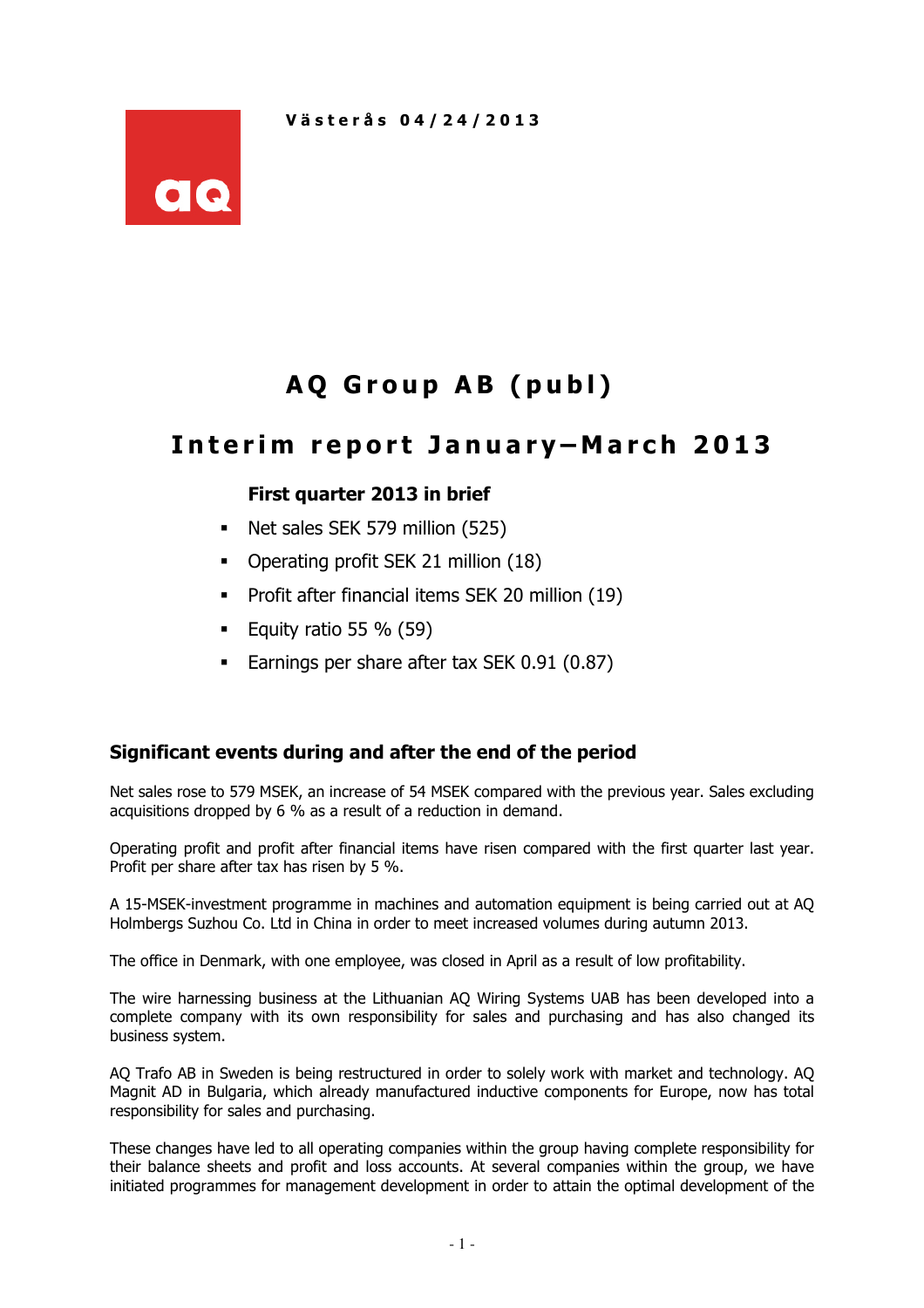companies. In 2013 we also started a project aimed at reducing capital tied up in stock.

As part of our cost-saving measures at the Swedish companies, staffing levels have been adjusted by approximately 35 employees.

AQ Retor's business in Färgelanda is being wound up and production is being moved to AQ Holmbergs AB in Anderstorp. The lease for AQ Wiring Systems AB's premises in Töcksfors has been terminated prematurely, which involves an annual saving of approximately 4 MSEK.

#### Information of parent company

The parent company, AQ Group AB, focuses primarily on leadership and development of the Group. Company sales are, as in previous years, almost exclusively of sale of management services to subsidiaries. Purchases from the subsidiaries do not exist to any appreciable extent.

#### The drawing up of the interim report

The interim report has been prepared in accordance with the Swedish Annual Accounts Act as well as IFRS, applying IAS 34, Interim Financial Reporting, which contains general requirements for the design, structure and minimum information requirements in the interim report. The accounting and valuation principles applied are the same as used in the latest annual report for 2012. The report has not been audited.

#### Significant estimates and evaluations for accounting purposes

The Board has in preparing the interim report found no record that would be especially exposed from a risk point of view and thus induce significant adjustments to future periods.

#### Future prospects

The board of directors is currently of the opinion that the full year 2013 will be somewhat better than 2012.

The Group strives for continued profitable growth within its business areas. The growth will be achieved both organically and through acquisitions.

#### AQ in brief

AQ is a leading supplier to demanding industrial customers and is listed on AktieTorget.

The Group operates in two business segments *Component* which produce transformers, cabling, mechanical parts, stamped sheet metal and plastic injection molding and Systems which produces systems, automation and power solutions and assemble complete machines in close cooperation with customers.

#### **The Group's Income Statement (KSEK)**

|                                                 | Q1 2013   | Q1 2012   | <b>Ack 2013</b> | <b>Ack 2012</b> |
|-------------------------------------------------|-----------|-----------|-----------------|-----------------|
| Net sales                                       | 579416    | 524 973   | 579416          | 524 973         |
| Other operating income                          | 6319      | 1659      | 6319            | 1659            |
| Operating expenses                              | $-564929$ | $-508413$ | $-564929$       | $-508413$       |
| <b>Operating profit</b>                         | 20805     | 18 219    | 20805           | 18 219          |
| <b>IResult from financial items</b>             | $-710$    | 1091      | $-710$          | 1091            |
| <b>Profit after financial items</b>             | 20 095    | 19310     | 20 095          | 19 310          |
| Tax on profit for the year                      | $-3684$   | $-3676$   | $-3684$         | $-3676$         |
| Net profit for the year                         | 16411     | 15634     | 16411           | 15 634          |
|                                                 |           |           |                 |                 |
| Earnings per share after full tax <sub>1)</sub> | 0.91      | 0,87      | 0,92            | 0,87            |
| Net margin %                                    | 3,5%      | 3,7%      | 3,5%            | 3,7%            |

1) Earnings per share after taxes attributable to the parent company's shareholders.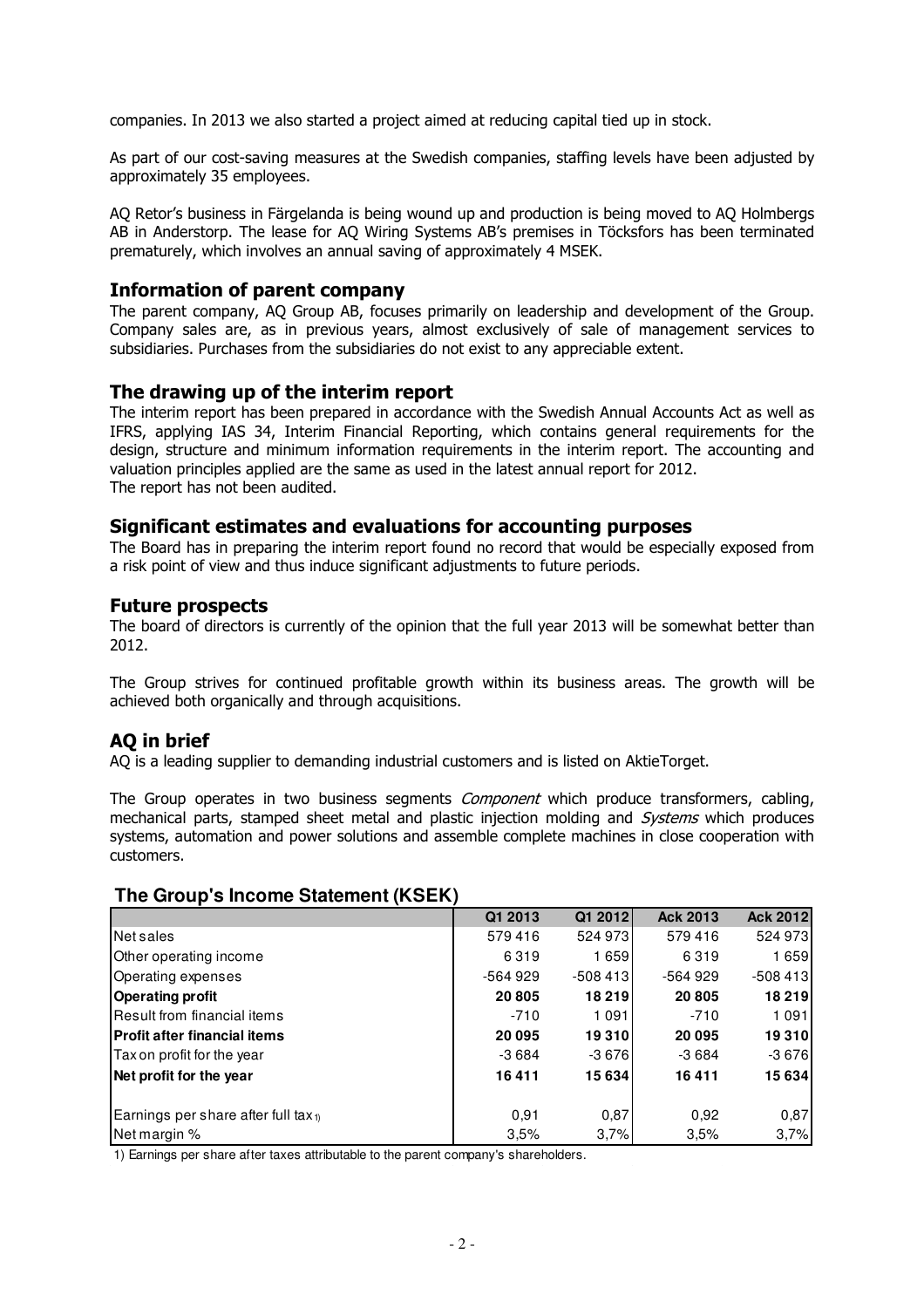# **The Parent Company's Income Statement (KSEK)**

| . .                                 |         |         |                 |          |
|-------------------------------------|---------|---------|-----------------|----------|
|                                     | Q1 2013 | Q1 2012 | <b>Ack 2013</b> | Ack 2012 |
| Net sales                           | 9 2 2 4 | 10227   | 9 2 2 4         | 10 227   |
| Other operating income              |         |         |                 | 0        |
| Operating expenses                  | $-5919$ | $-4698$ | $-5919$         | $-4698$  |
| <b>Operating profit</b>             | 3 3 0 6 | 5529    | 3 3 0 6         | 5 5 2 9  |
| Result from financial items         | $-42$   | 71      | $-42$           | 71       |
| <b>Profit after financial items</b> | 3 2 6 3 | 5600    | 3 2 6 3         | 5600     |
| Tax on profit for the year          | $-720$  | $-1473$ | $-720$          | $-1473$  |
| Net profit for the year             | 2543    | 4 1 2 7 | 2543            | 4 1 2 7  |

# **Balance Sheet (KSEK)**

|                               | Group   |         | <b>Parent company</b> |          |
|-------------------------------|---------|---------|-----------------------|----------|
| <b>Assets</b>                 | Q1 2013 | Q4 2012 | Q1 2013               | Q4 2012  |
| <b>Fixed assets</b>           | 329 003 | 337858  | 311878                | 301919   |
| Inventories                   | 453886  | 466 695 |                       |          |
| Other current receivables     | 615034  | 583828  | 180 968               | 227 493  |
| lCash and bank balances       | 52 136  | 55 893  | 12 250                | 10 004   |
| <b>Total assets</b>           | 1450059 | 1444274 | 505 097               | 539 416  |
| <b>Equity and liabilities</b> |         |         |                       |          |
| Equity                        | 796 001 | 783 551 | 312 195               | 309 652  |
| Untaxed reserves              |         |         | 31 140                | 31 140   |
| Interest-bearing liabilities  | 214 109 | 252042  | 150 070               | 185 136  |
| <b>Other liabilities</b>      | 439 949 | 408 680 | 11 692                | 13 4 8 8 |
| Total equity and liabilities  | 1450059 | 1444274 | 505 097               | 539 416  |
| <b>Equity ratio</b>           | 55%     | 54%     | 67%                   | 62%      |

# **Cash Flow Analysis (KSEK)**

|                                          | Group    |          | <b>Parent company</b> |                 |  |
|------------------------------------------|----------|----------|-----------------------|-----------------|--|
|                                          | Q1 2013  | Q1 2012  | Q1 2013               | Q1 2012         |  |
| Net operating profit/loss                | 20805    | 18 2 20  | 3 3 0 6               | 5529            |  |
| Result from financial items              | 116      | 1091     | $-139$                | 963             |  |
| Income tax paid                          | $-19385$ | $-4054$  | $-1926$               | $-1473$         |  |
| Non-cash transactions                    | 11851    | $-4056$  | 3                     | 10 <sup>1</sup> |  |
| Changes in working capital               | 18476    | $-16022$ | 33 207                | 27 096          |  |
| Cash flow from investing                 | $-9058$  | $-5194$  | $-15149$              | 17 250          |  |
| Cash flow from financing activities      | $-27031$ | 31 445   | $-16592$              | $-22193$        |  |
| Increase/reduction of liquid funds       | -4 225   | 21 430   | 2711                  | 27 182          |  |
| Liquid funds at beginning of year        | 55893    | 58 078   | 10 004                | 27 346          |  |
| Exchange rate difference in liquid funds | 469      | $-625$   | $-464$                | 111             |  |
| Liquid funds at end of period            | 52 136   | 78883    | 12 250                | 54 639          |  |